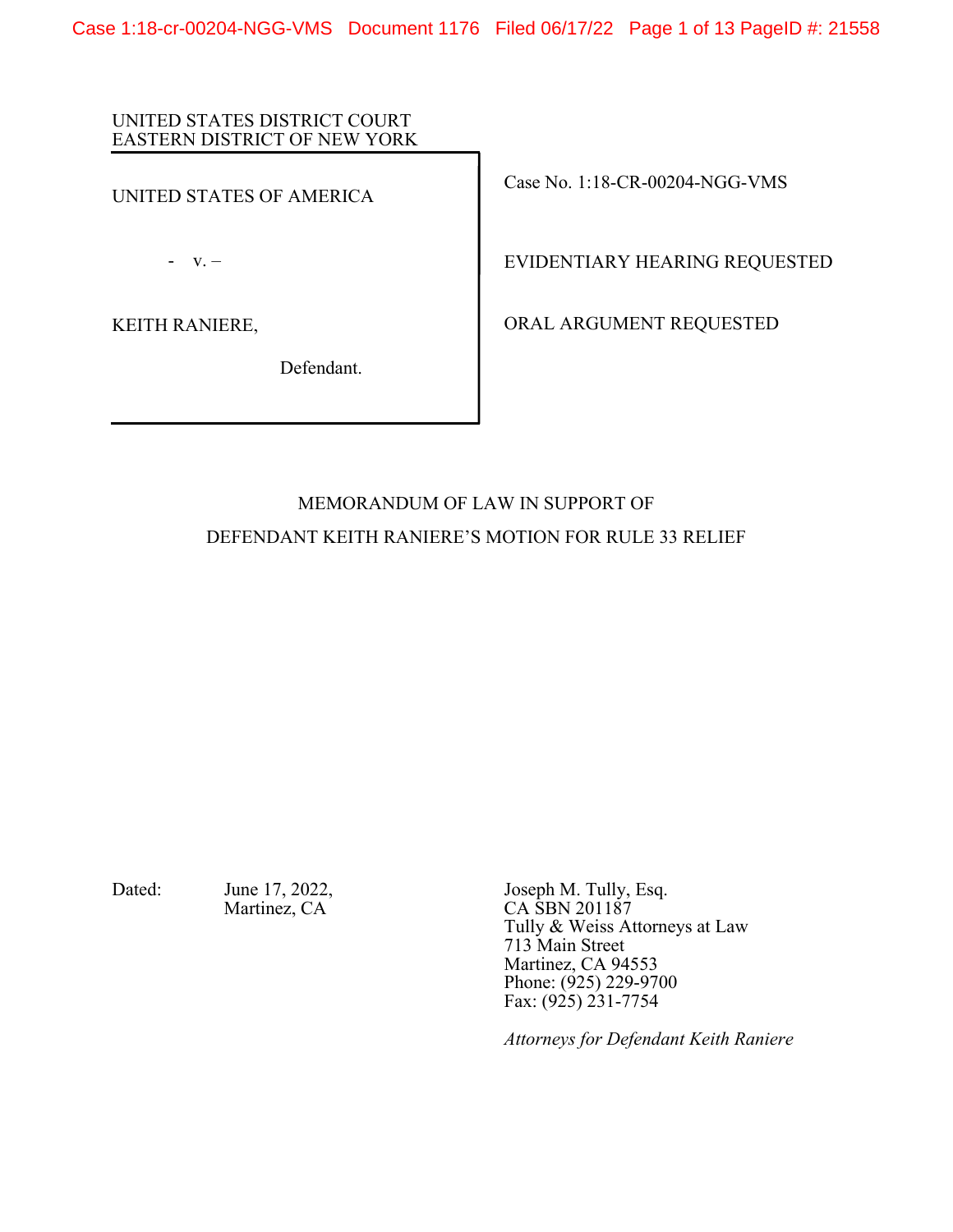# **TABLE OF CONTENTS**

| THE GOVERNMENT PREVENTED DISCOVERY OF THE NEW EVIDENCE,<br>I.                           |
|-----------------------------------------------------------------------------------------|
| DESPITE DEFENSE COUNSEL'S DUE DILLIGENCE, THROUGH VIOLATIONS OF                         |
|                                                                                         |
| A.                                                                                      |
| The Government Suppressed the Material Exculpatory Evidence of the CF Card and WD<br>1. |
|                                                                                         |
| The Government Suppressed the Material Exculpatory Evidence of Numerous FBI<br>2.       |
|                                                                                         |
| THE GOVERNMENT VIOLATED TROMBETTA WHEN THEY DESTROYED<br><b>B.</b>                      |
| EVIDENCE ON THE CF CARD BY IMPROPERLY ACCESSING IT AND BY                               |
|                                                                                         |
| THE GOVERNMENT VIOLATED MR. RANIERE'S RIGHT TO EFFECTIVE<br>II.                         |
| ASSISTANCE BY INTERFERING WITH TRIAL COUNSEL'S ABILITY TO                               |
|                                                                                         |
|                                                                                         |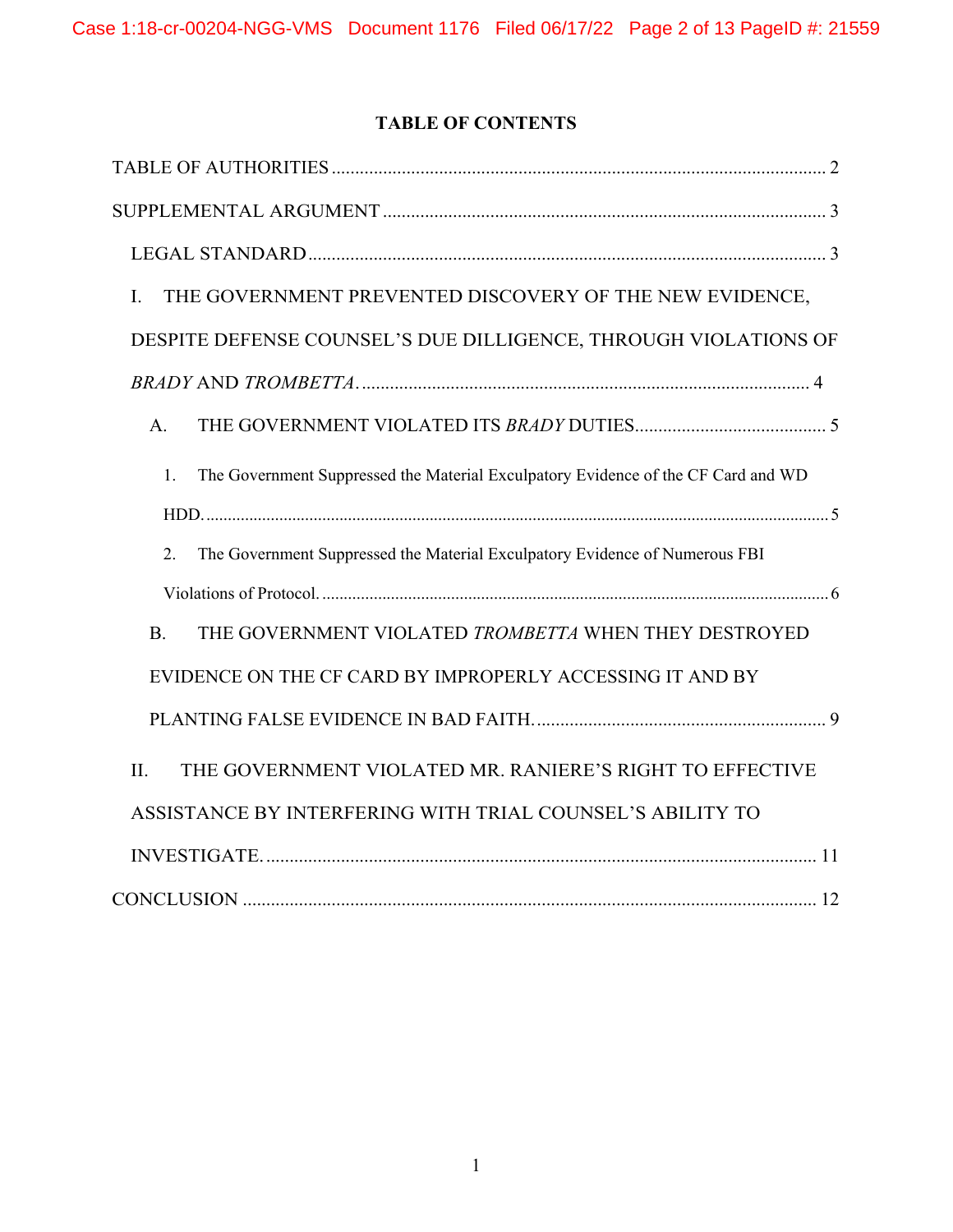# **TABLE OF AUTHORITIES**

**Cases**

| United States v. Robinson (E.D.N.Y., Nov. 8, 2019, 16-CR-545 (S-4)(ADS)) 4, 10 |
|--------------------------------------------------------------------------------|
|                                                                                |
|                                                                                |
|                                                                                |
|                                                                                |
|                                                                                |
| <b>Transcripts</b>                                                             |
|                                                                                |
|                                                                                |
|                                                                                |
|                                                                                |
|                                                                                |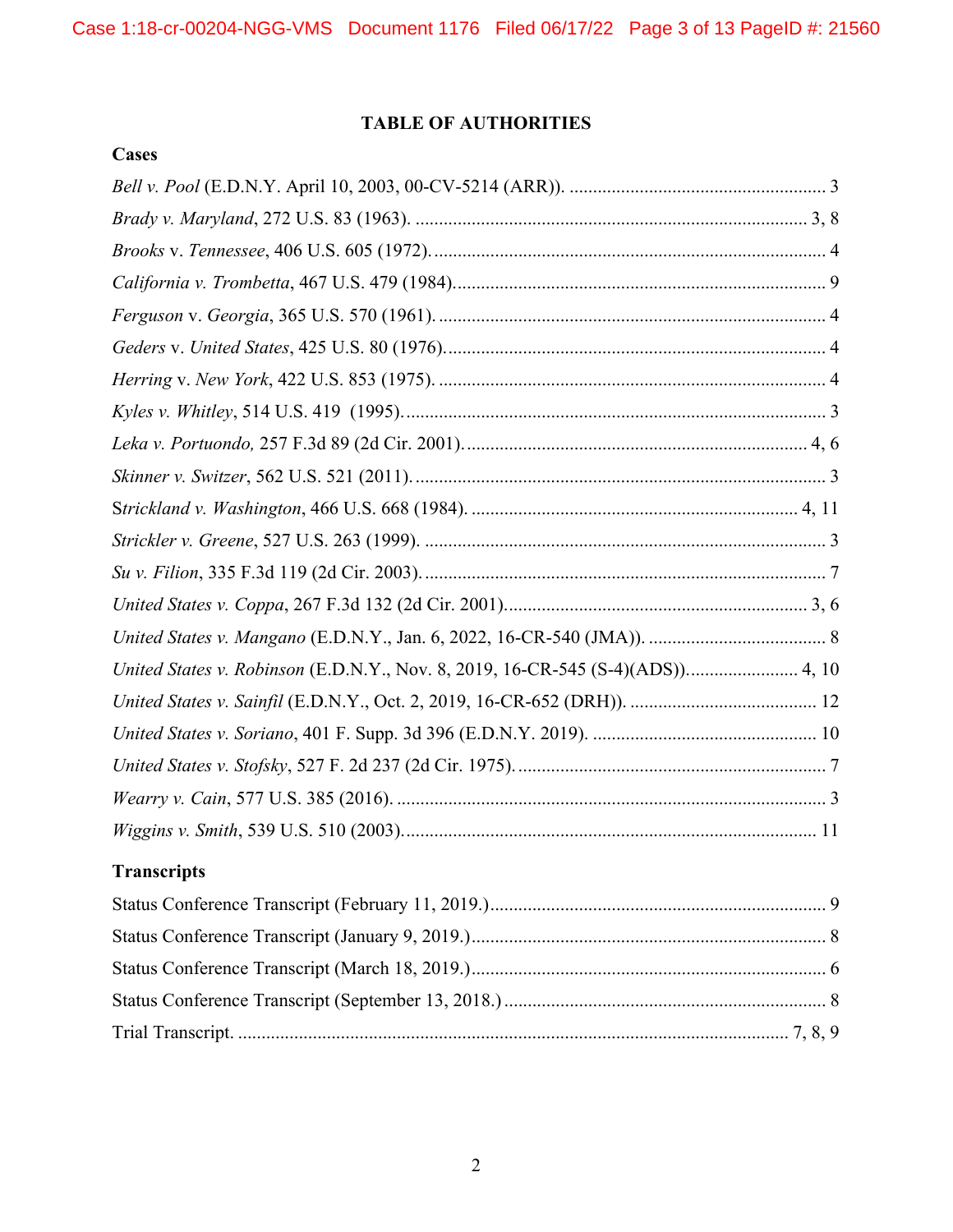#### **SUPPLEMENTAL ARGUMENT**

The following argument serves to supplement the previously filed Motion for Rule 33

Relief, and, as such, adopts the statement of relevant facts and exhibits as marked and filed.

#### **LEGAL STANDARD**

In *Brady v. Maryland*, the United States Supreme Court established that, "[T]he suppression by the prosecution of evidence favorable to the accused upon request violates due process where the evidence is material either to guilt or to punishment, irrespective of good faith or bad faith of the prosecution." *Brady v. Maryland*, 272 U.S. 83 (1963). This requires a showing that the evidence was favorable, "either because it is exculpatory, or because it is impeaching;" that the evidence was suppressed by the state, and that prejudice ensued. *Skinner v. Switzer*, 562 U.S. 521, 536 (2011); *Strickler v. Greene*, 527 U.S. 263, 281-282 (1999).

"Evidence qualifies as material when there is any reasonable likelihood it could have affected the judgement of the jury." *Wearry v. Cain*, 577 U.S. 385, 392 (2016). It need only be "sufficient to 'undermine confidence' in the verdict." *Id*. The question is whether in the evidence's absence, the accused "received a fair trial." *Kyles v. Whitley*, 514 U.S. 419, 434 (1995). While the "force of undisclosed evidence is evaluated item by item, its cumulative effect for purposes of materiality must be considered collectively." *Id*. at 436-437, fn. 10.

The prosecution suppresses material exculpatory evidence in violation of *Brady* when it has possession or knowledge of such evidence but fails to disclose it to the defense. *Bell v. Pool*  (E.D.N.Y. April 10, 2003, 00-CV-5214 (ARR)). The prosecution is deemed to have constructive knowledge of evidence "known only to the police investigators and not to the prosecutor." *Strickler v. Greene*, 527 U.S. 263, 280-281 (1999). "*Brady* material must be disclosed in time for its effective use at trial." *United States v. Coppa*, 267 F.3d 132, 135 (2d Cir. 2001). *Brady* material that is not "disclos[ed] in sufficient time to afford the defense an opportunity for use" may be deemed suppressed within the meaning of the *Brady* doctrine. *Leka v. Portuondo,* 257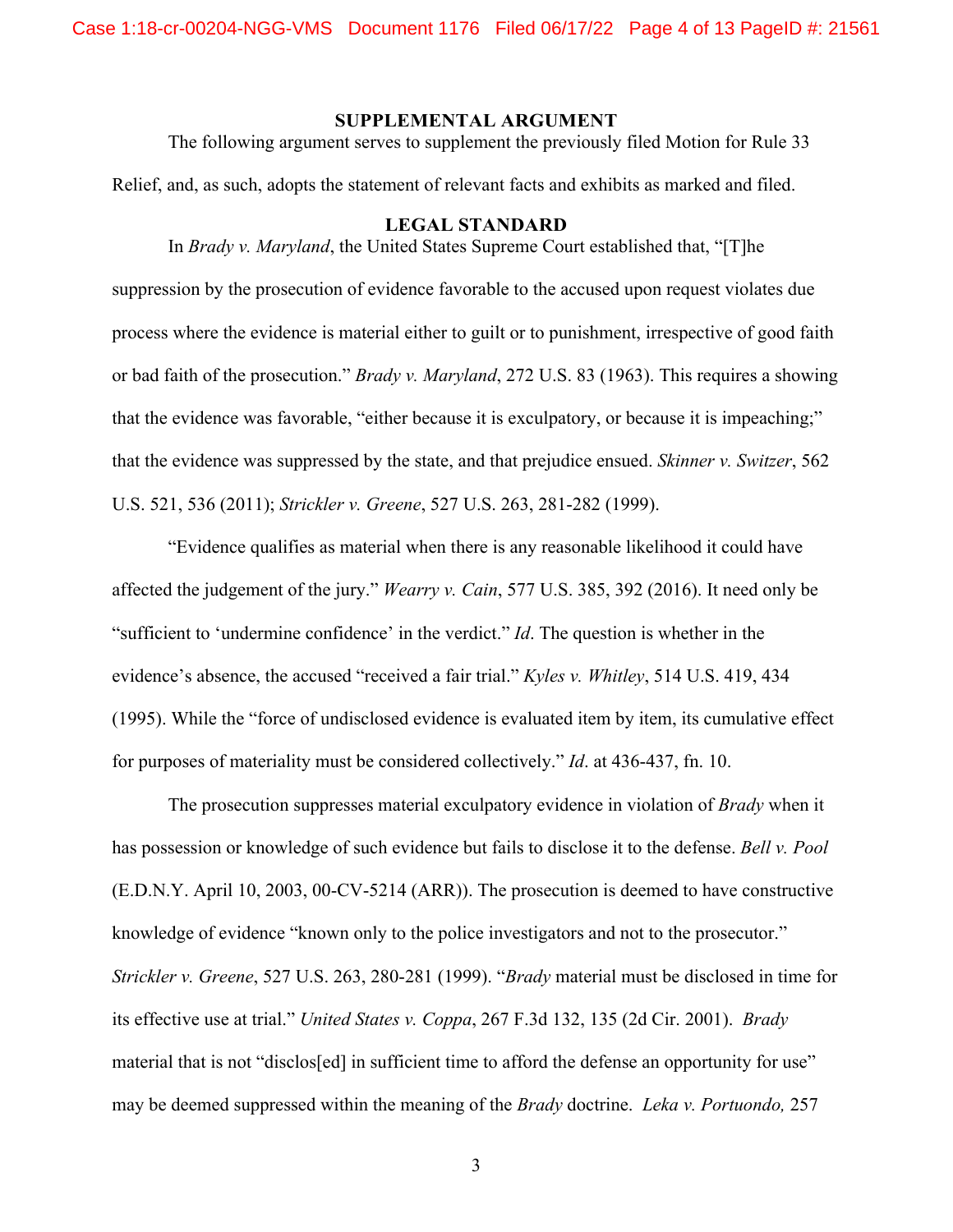F.3d 89, 103 (2d Cir. 2001).

Under *Trombetta* and its progeny, a defendant is entitled to dismissal based on spoliation of evidence if: (1) the evidence possessed "exculpatory value that was apparent before it was destroyed," (2) the defendant would be "unable to obtain comparable evidence by other reasonably available means," and (3) the government acted in bad faith. *United States v.* 

*Robinson* (E.D.N.Y., Nov. 8, 2019, 16-CR-545 (S-4)(ADS)) [pp. 15].

It is recognized that the Sixth Amendment "right to counsel is the right to the effective assistance of counsel." S*trickland v. Washington*, 466 U.S. 668, 686 (1984). The government violates the right to effective assistance when it interferes with the ability of counsel to make independent decisions about how to conduct the defense. *Id*. at 668; citing *Geders v. United States*, 425 U.S. 80 (1976); *Herring v. New York*, 422 U.S. 853 (1975); *Brooks v. Tennessee*, 406 U.S. 605 (1972); *Ferguson v. Georgia*, 365 U.S. 570 (1961).

# **I. THE GOVERNMENT PREVENTED DISCOVERY OF THE NEW EVIDENCE, DESPITE DEFENSE COUNSEL'S DUE DILLIGENCE, THROUGH VIOLATIONS OF** *BRADY* **AND** *TROMBETTA***.**

Trial counsel fought for the right and opportunity to access the compact flash card, hereafter CF card, and Western Digital hard disc drive, hereafter WD HDD, to obtain an expert examination of the devices. However, despite ongoing attempts, including bringing lack of access to the attention of the Court, trial counsel was continually denied access to this material exculpatory evidence. This access was necessary to discover the FBI's tampering discussed in this motion. This inability to adequately investigate the only evidence of the RICO allegations regarding child pornography and child exploitation was caused by the government suppressing and destroying evidence prior to trial counsel having an opportunity to review it.

These violations not only stymied pretrial discovery but also constituted separate violations of due process that mandate dismissal as a sanction.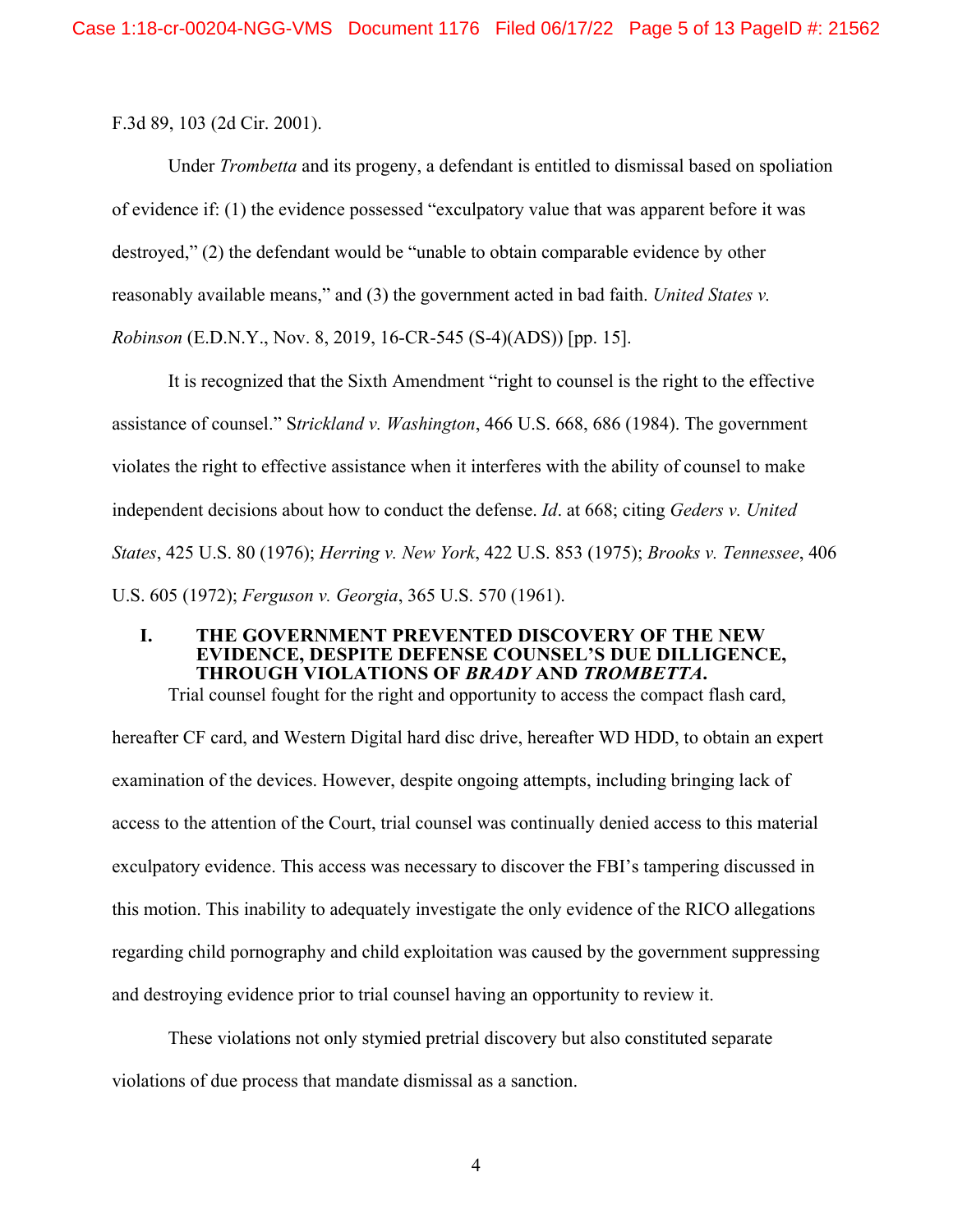#### **A. THE GOVERNMENT VIOLATED ITS** *BRADY* **DUTIES.**

**1. The Government Suppressed the Material Exculpatory Evidence of the CF Card and WD HDD.** 

Here, the RICO allegations regarding child pornography and child exploitation were supported entirely by the digital evidence from the CF card and the WD HDD. Despite the clear

material nature of the CF card, trial counsel was never provided with a forensic copy, any

opportunity to view it, nor to have it examined by an expert.

Instead, on April 24, 2019, trial counsel received the April 11, 2019, FTK report on the CF card by FE Flatley. On June 11, 2019, during trial, counsel received a *vastly* different report, which had been run by SFE Booth the same day it was provided. These reports were contradictory despite the reports being produced by the *same* version of the *same* software on the *same* item. Ex. D at Bates 035-036. The second report included the sudden appearance of thirtyseven pictures, circumstantially bolstering the claim that the camera containing the CF card produced the alleged contraband photographs.

Access to the WD HDD was also unavailable for adequate investigation. On February 21, 2019, all Defense copies were ordered returned. After that, the government controlled Defense's access to the material exculpatory evidence and improperly suppressed it.

Because information obtained from the CF card and WD HDD constituted the entirety of the evidence against Mr. Raniere for the RICO acts regarding child pornography and child exploitation, they were clearly material evidence as to guilt or innocence. Even though the evidence disclosure has thus far been incomplete, expert review nonetheless allowed Dr. Kiper to find unmistakable evidence of tampering which, if revealed to the jury, would have disproven the government's allegations; impeaching not only its witnesses, but its credibility at large.

The prosecution had possession and knowledge of the CF card and multiple forensic copies. Despite this, no copies were ever provided to trial counsel. Moreover, there was no way

5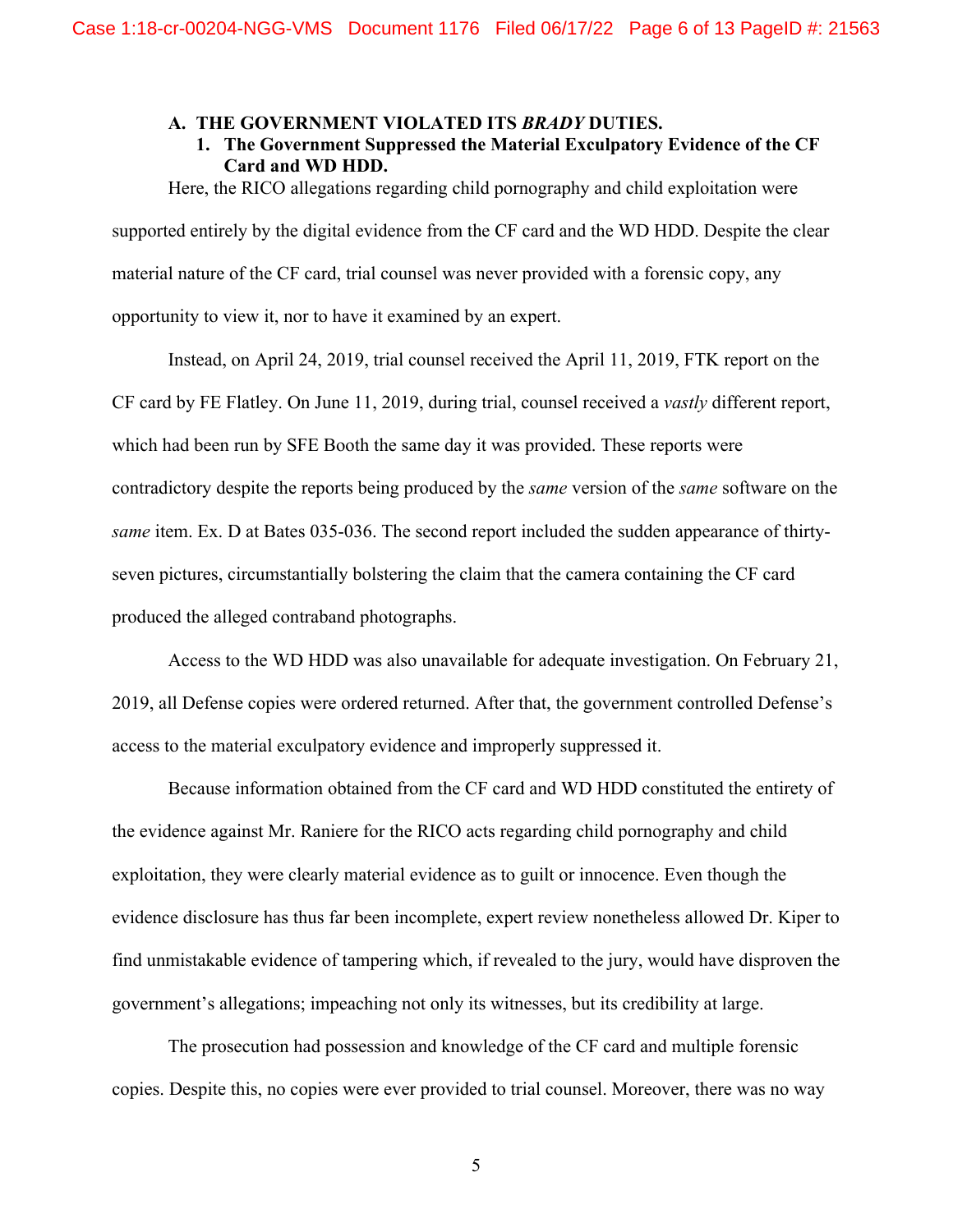for trial counsel to obtain copies of the CF card except from the government. The provision of a significantly different second FTK report the day before SFE Booth's testimony did not allow for an investigation into the legitimacy of the new findings or new report, and thus did not allow for effective use at trial. *United States v. Coppa*, 267 F.3d 132, 135 (2d Cir. 2001). Thus, the government suppressed the CF card and its contents.

The WD HDD was controlled by the government after return of Defense copies on February 21, 2019. On March 15, 2019, trial counsel was able to review a forensic copy of the WD HDD and, upon determining that expert review would be necessary, immediately reached out to an expert who averred that there was not enough time prior to trial for him to responsibly prepare a forensic analysis. Status Conference Tr. at 8:24 – 9:2 (March 18, 2019); Dkt. 436. On April 22, 2019, only two weeks before trial, trial counsel informed the Court via affidavit of the government's repeated failure to provide the WD HDD reports. Dkt. 577 at ¶ 4.

The prejudice of this suppression is obvious. Ex. D. With access to forensic copies of the CF card and the WD HDD, trial counsel would have been able to have a forensic expert adequately investigate the items which would have revealed that the government planted and manipulated key evidence in support of its child pornography and exploitation RICO allegations.

Such proof of tampering would "affect the judgement of the jury" and "undermine confidence in the verdict," therefore the suppression of this material exculpatory evidence was improper, interfered with trial counsel's ability to make independent decisions about how to conduct Mr. Raniere's defense, and independently mandate dismissal.

#### **2. The Government Suppressed the Material Exculpatory Evidence of Numerous FBI Violations of Protocol.**

Convictions in cases in which false testimony by a government witness is uncovered after trial, "must be reversed unless the evidence was so overwhelming that there is no 'reasonable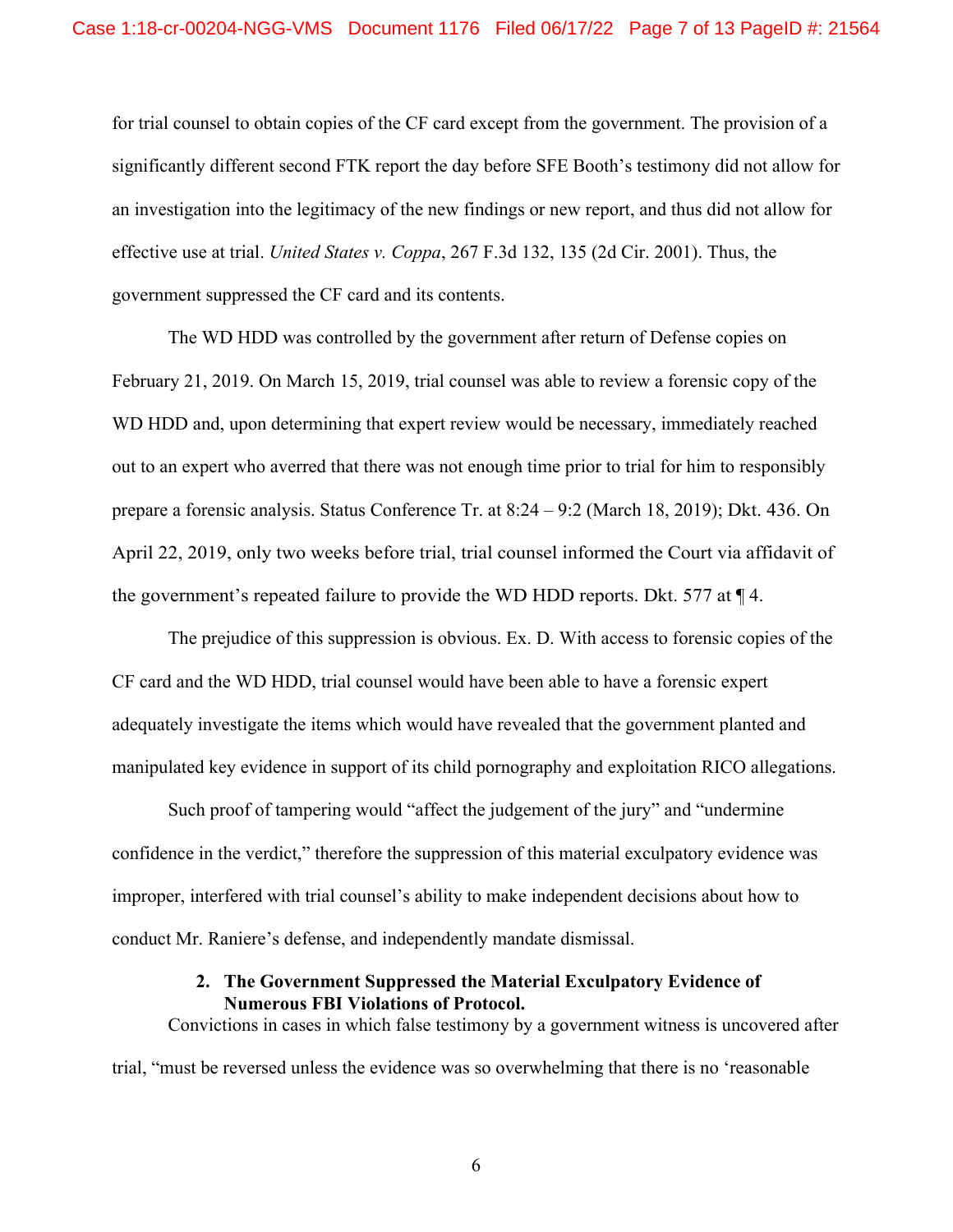likelihood that the false testimony could have affected the judgment of the jury.'" *Su v. Filion*, 335 F.3d 119, 129 (2d Cir. 2003). "The very fact of the witness' untruthfulness is itself relevant to an analysis of prejudice." *Id*. at 128. With perjured testimony, "a witness' credibility could very well [be] a factor of central importance to the jury, indeed every bit as important as the factual elements of the crime itself." *United States v. Stofsky*, 527 F. 2d 237, 246 (2d Cir. 1975).

Here, the impeachment evidence withheld from the Defense consists of the numerous violations of protocol perpetrated by the FBI's handling of the CF card and WD HDD. Had the appropriate discovery been disclosed, impeaching cross-examination would have been possible rather than prevented by the lying and obfuscation of the government. Moreover, each violation involved prejudice beyond inability to cross-examine.

First, improper review of the Canon camera and CF card occurred prior to the required initial processing. Ex. D at Bates 034. There was no disclosure that SA Rees and SA Lever were not authorized to access the evidence items prior to processing by the Computer Analysis and Response Team, hereafter CART, examiner. The second time the CF card was accessed by an unauthorized individual, namely SA Lever, the card was improperly examined, and this violation of FBI "critical procedure" resulted in destruction of evidence as the "date accessed" information was overwritten. *Id*. at 006 – 007. Further, this information of authorized access would have impeached Agent Mills as AUSA Hajjar elicited false testimony that appropriate protocol had been followed. Trial Tr. at 4207: 15-18.

Second, the Canon camera and CF card had broken chains of custody and SFE Booth lied about the significance. *Id*. at 4886:15 – 4889:22. The broken chains of custody were known to SFE Booth as information regarding these breaks were in his notes. These notes had been requested by the Defense and were not provided to allow for appropriate review and use in cross-

7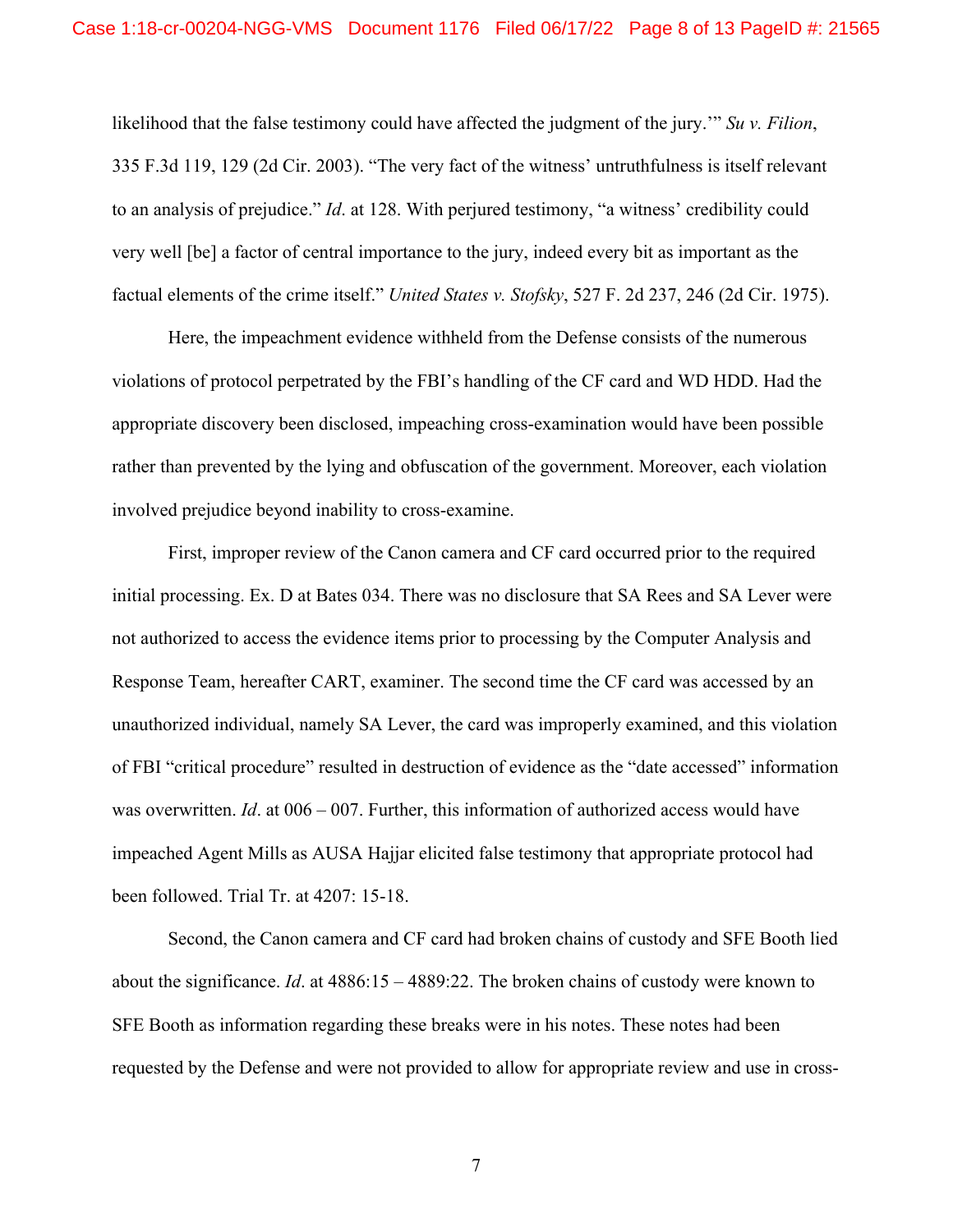examination and objection to admissibility of the evidence. Trial Tr. at 4890:17-4892:24.

Finally, SFE Booth's re-examination of the CF card was undisclosed as a violation of FBI policy. Ex. D at Bates 037-038. As a Senior Forensic Examiner, SFE Booth knew that his re-processing of the CF card was a violation of FBI protocol but instead of disclosing this, he lied about it. *Id*.

Evidence of broken chains of custody and improper reexamination goes directly to the admissibility of the electronic evidence and the credibility of the FBI witnesses. It was known to the prosecution, but not disclosed. Such impeachment of protocol would have undermined the confidence of the jury and affected the verdict.

#### **3. These** *Brady* **Violations Were Done in Bad Faith.**

*Brady* violations are found irrespective of good or bad faith of the prosecution. *Brady v. Maryland*, 272 U.S. 83 (1963). However, dismissal is an appropriate sanction where the prosecution engages in "egregious and deliberate" misconduct or acts flagrantly, willfully, and in bad faith. *United States v. Mangano* (E.D.N.Y., Jan. 6, 2022, 16-CR-540 (JMA)). Here, withholding this material exculpatory evidence was egregious and deliberate misconduct *and*  done flagrantly, willfully, and in bad faith to deny the Defense the ability to investigate.

Bad faith is shown in the suppression of the CF card and WD HDD. First, on September 13, 2018, the prosecution refused to "engage" in a discussion about setting a timetable for discovery because the government was "not willing to disclose everything based on … charges that have not been brought." Status Conference Tr. at 13:16-14:8 (Sept. 13, 2018). The prosecution knew this would constitute material evidence to charges they had already planned for but were delaying for strategic advantage to undermine the Defense's ability to effectively assist Mr. Raniere; on January 9, 2019, the prosecution stated that the government expected to supersede the present information. Status Conference Tr. at 4:14-5:2 (Jan. 9, 2019.) Troublingly,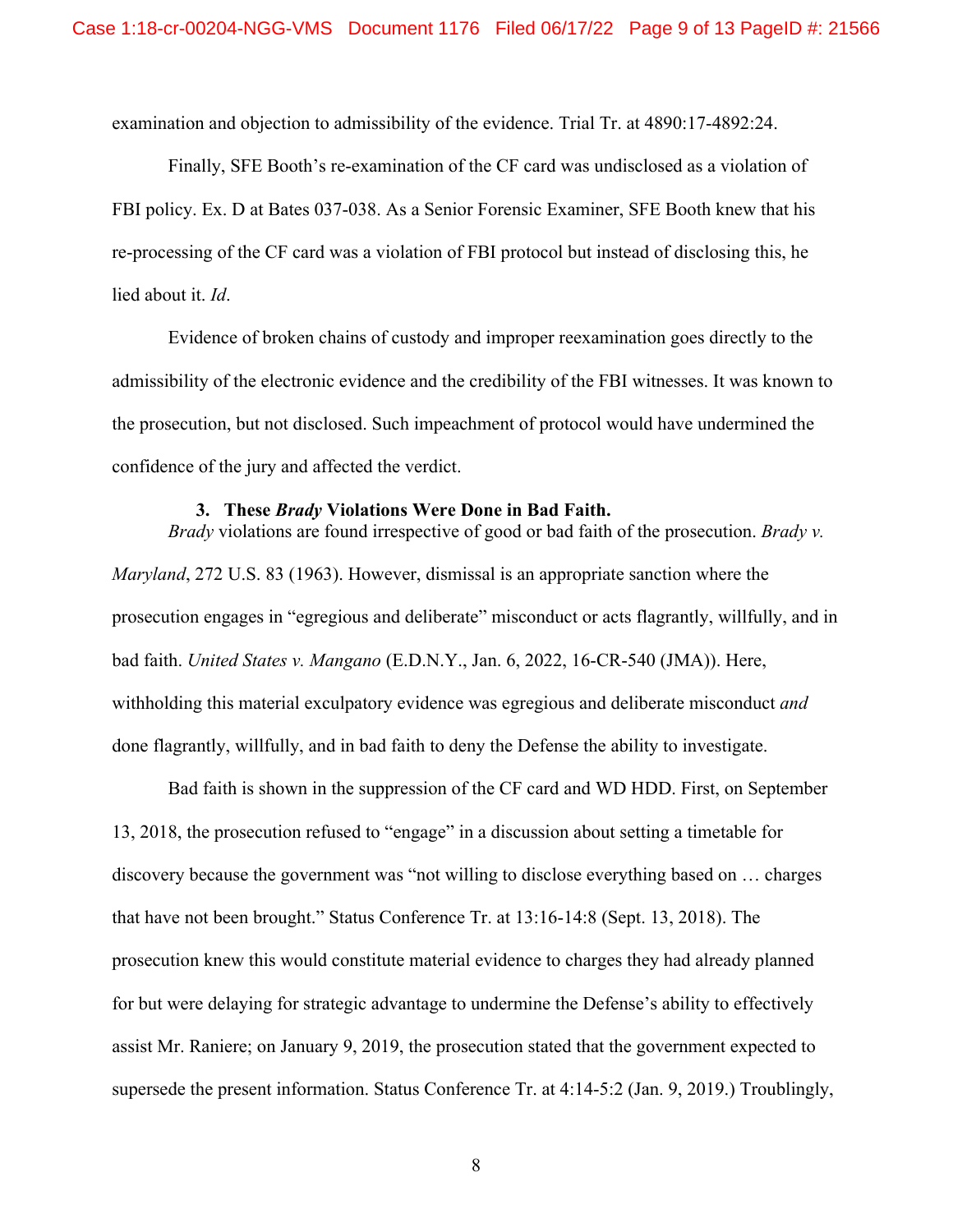#### Case 1:18-cr-00204-NGG-VMS Document 1176 Filed 06/17/22 Page 10 of 13 PageID #: 21567

six weeks later, FBI agents "accidentally" discovered the alleged contraband photos, the inclusion of which was the only difference in the second superseding indictment. "Accidents" cannot be premeditated. Additionally, on February 11, 2019, the government misrepresented its evidence disclosure to the Defense in stating that all defendants "have everything from 8 Hale." Status Conference Tr. at 34:14-19 (Feb. 11, 2019.) Yet, a forensic copy of the CF card had not been provided and still has not.

The FBI protocol violations were done in bad faith as was its evidence tampering. Such behavior is quintessential bad faith as it is improper action taken specifically to dishonestly benefit and improperly strengthen the government's case. Moreover, the protocol violations were covered up with perjurious testimony. Agent Mills lied that protocol had been followed. Trial Tr. at 4207: 6-18. SFE Booth lied that the breaks in the chains of custody and his ignorance of who held the evidence before he ran his unnecessary FTK report were not important or outside of protocol. SFE Booth also lied about the reliability of the tampered EXIF data. Ex. D at Bates 036-037.

Thus, dismissal is both warranted and the most appropriate remedy here.

## **B. THE GOVERNMENT VIOLATED** *TROMBETTA* **WHEN THEY DESTROYED EVIDENCE ON THE CF CARD BY IMPROPERLY ACCESSING IT AND BY PLANTING FALSE EVIDENCE IN BAD FAITH.**  The government has a constitutional duty to preserve evidence that possesses an

exculpatory value that was apparent before destruction, and when comparable evidence cannot be obtained by other reasonably available means. *California v. Trombetta*, 467 U.S. 479 (1984). Material evidence means "evidence that might be expected to play a significant role in the suspect's defense." *Id.* at 488. A defendant is entitled to dismissal based on spoliation of evidence if: (1) the evidence possessed "exculpatory value that was apparent before it was destroyed," (2) the defendant would be "unable to obtain comparable evidence by other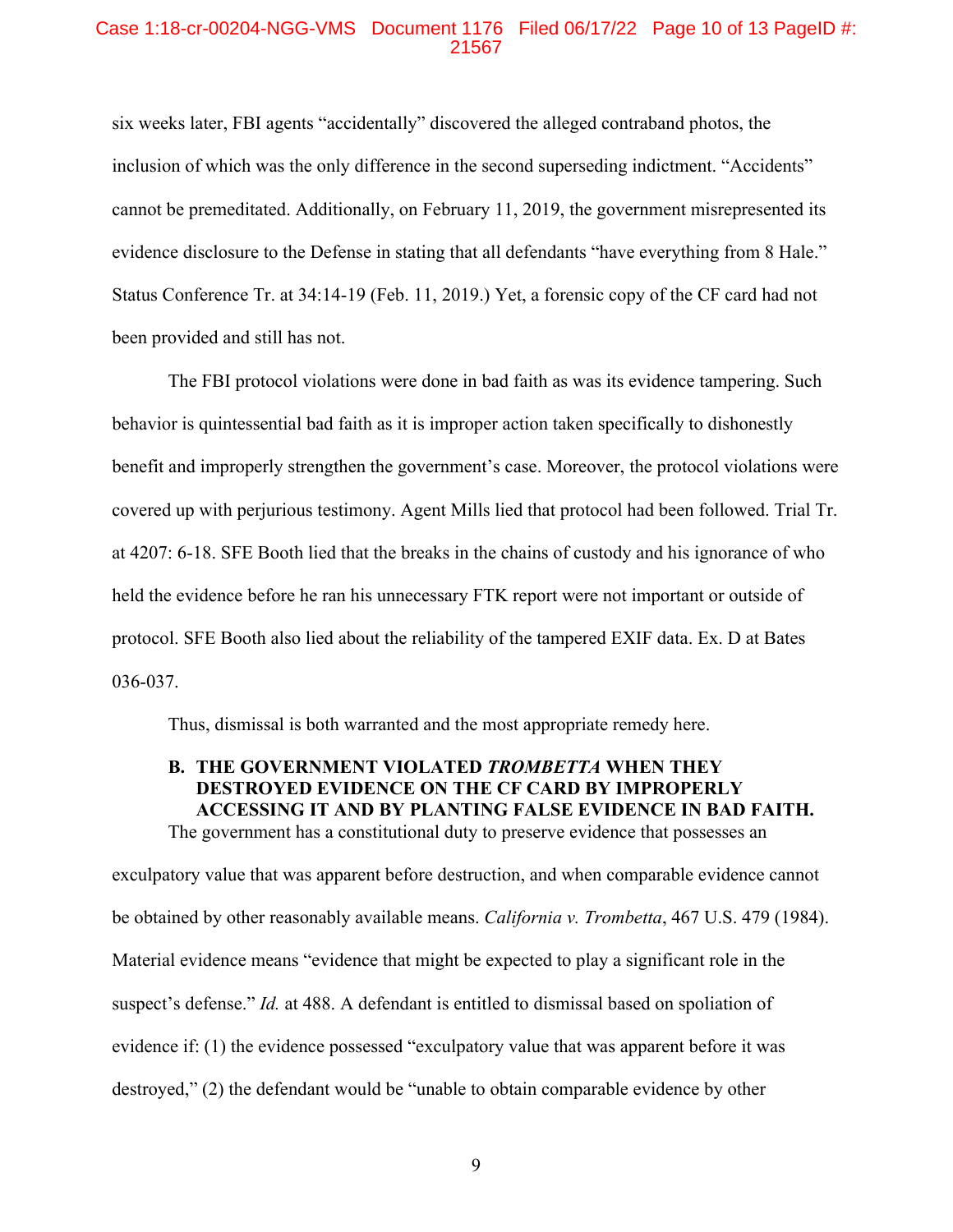#### Case 1:18-cr-00204-NGG-VMS Document 1176 Filed 06/17/22 Page 11 of 13 PageID #: 21568

reasonably available means," and (3) the government acted in bad faith. *United States v. Robinson* (E.D.N.Y., Nov. 8, 2019, 16-CR-545 (S-4)(ADS)) [pp. 15]. The "government's failure to retain potentially exculpatory evidence is done in bad faith when the circumstances under which the evidence is discarded negate any innocent explanation for the government's conduct." *United States v. Soriano*, 401 F. Supp. 3d 396, 401 (E.D.N.Y. 2019).

First, the prosecution was aware of the exculpatory value of the "empty" portions of the CF card prior to its destruction by their planting of data on it. Most obviously, the "empty" space showed that these photographs were not actually present on the CF card. The government knew that this "empty" space contained no such images because the FTK report from April 11, 2019, did not contain the thirty-seven new images that the June 11, 2019, FTK report alleged. This dishonest use of otherwise "empty" space constitutes a bad faith destruction of evidence that was apparently exculpatory before its destruction.

Second, there is no "innocent explanation for the government's conduct" here as three top experts, including a former FBI agent, have found no legitimate innocent explanation. The destruction was caused by the intentional insertion of false data onto the CF card, which constitutes a planting of evidence, which is not only bad faith, but also a violation of the law. Criminally tampering with evidence to gain a dishonest advantage at trial is the definition of bad faith.

Finally, the evidence here of "empty" space and what it held was only able to be found on the CF card. Only the government held this card after seizure pursuant to the warrant on March 27, 2018. While an allegedly complete copy of the WD HDD was provided to the Defense on October 5, 2018, it was ordered to be returned as soon as it was revealed to contain relevant and

10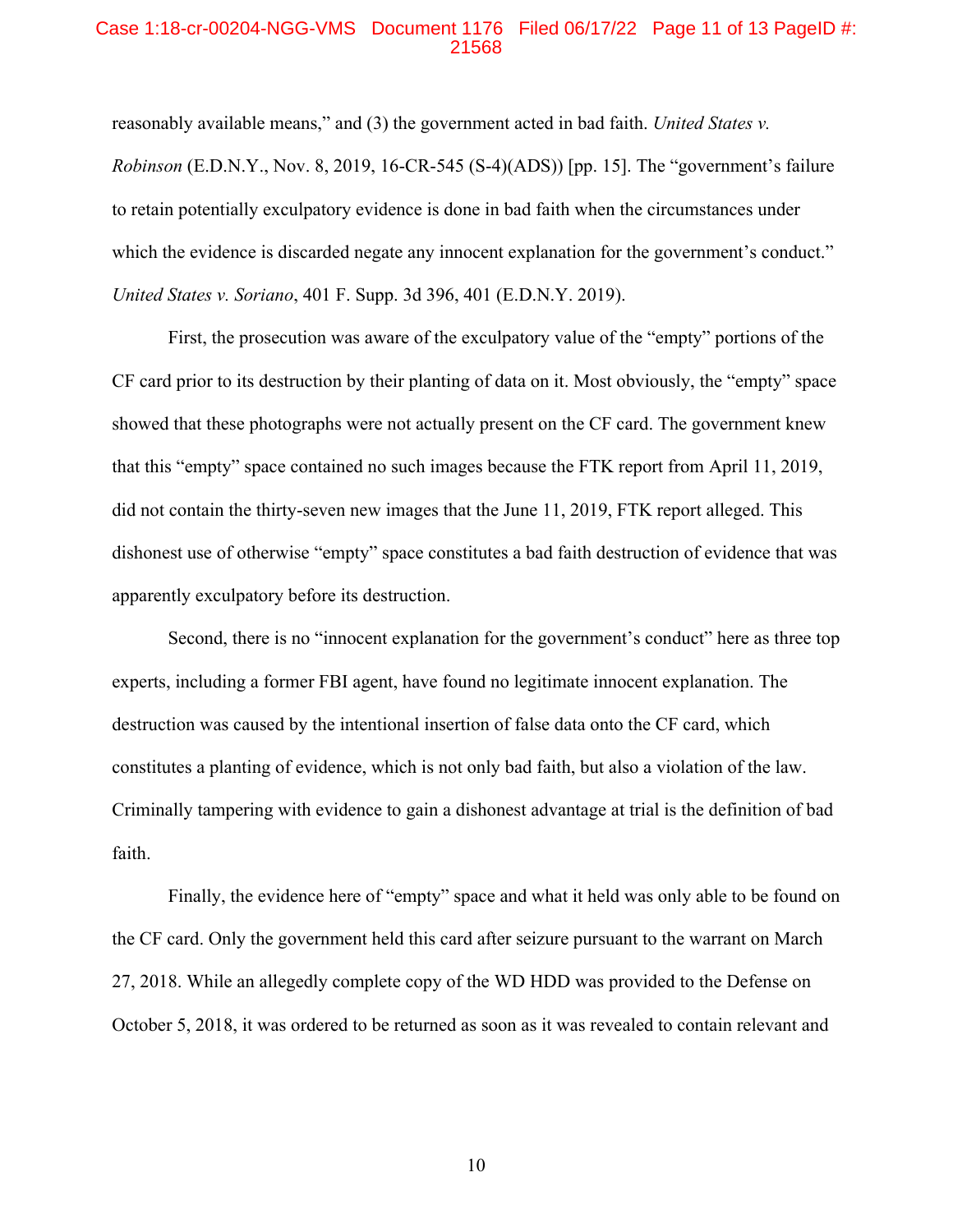## Case 1:18-cr-00204-NGG-VMS Document 1176 Filed 06/17/22 Page 12 of 13 PageID #: 21569

material evidence. No copy of the CF card was ever provided. The two FTK reports contradict one another and thus cannot constitute reliable alternative sources.

In addition to the destruction of the "empty" portions of the CF card, the government also improperly accessed the CF card on September 19, 2018, without a write blocker, thereby altering and destroying at least the file system dates. Ex. D at Bates 006. This destruction was done prior to any Defense review, was committed via an undisclosed violation of FBI "critical protocol," and destroyed the competency of the only copy.

Thus, the destroyed evidence of both the CF card "empty" space and the overwritten file system data violated *Trombetta* and due process. Ergo, dismissal is both warranted and the most appropriate remedy here.

#### **II. THE GOVERNMENT VIOLATED MR. RANIERE'S RIGHT TO EFFECTIVE ASSISTANCE BY INTERFERING WITH TRIAL COUNSEL'S ABILITY TO INVESTIGATE.**

If the Court finds that the new evidence of tampering could have been discovered

previously, then such theoretical ability must also be found to have been practically estopped by the government's violations of Mr. Raniere's due process rights, as well as his right to effective assistance of counsel.

Despite deference to professional judgement, attorneys have a clearly established duty to investigate. *Wiggins v. Smith*, 539 U.S. 510, 522 (2003). In evaluating ineffective assistance, the primary question is not what counsel should have done "but whether the investigation supporting their decision … was itself reasonable." *Id.* Here, government action is directly responsible for trial counsel's failure to properly investigate. In an ineffective assistance of counsel paradigm, when the government's acts are directly responsible for counsel's deficiency, no special showing of prejudice need be made. *Strickland v. Washington*, 466 U.S. 668, 682 (1984). Thus, such circumstances are and should be treated differently.